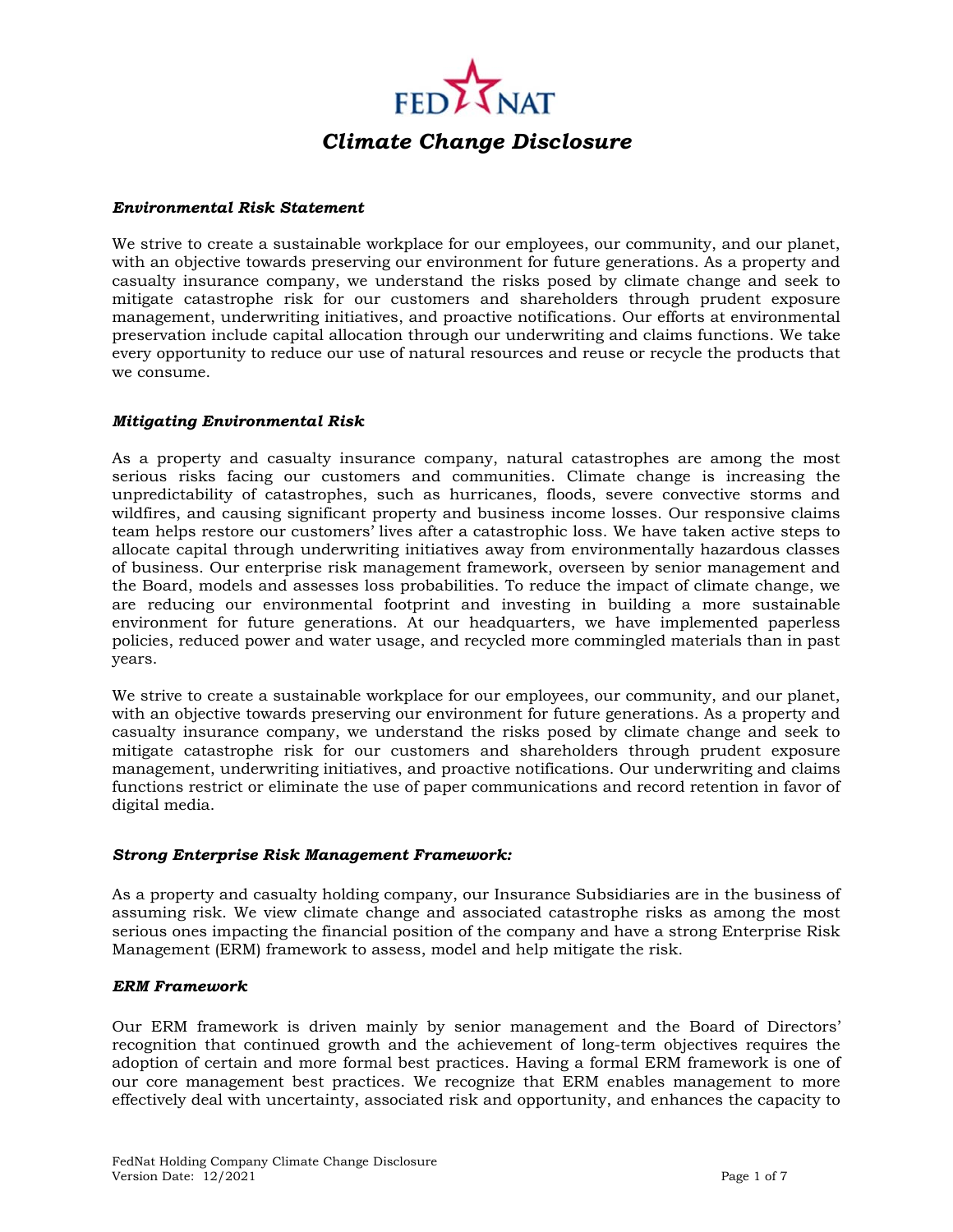

build value.

As wholly-owned subsidiaries of a publicly traded company, some aspects of an effective ERM framework have been in place and formalized for years; others naturally evolved in the course of managing our relationship with our rating agency and our reinsurers. The Company continues its commitment to document how it manages risk. Our commitment to risk management is solid and unwavering, as evidenced by our successful 28 plus year record of accomplishments; we continually balance the need to be nimble and profitable with the need to manage risk in a manner that is appropriate to our size and our risk profile.

### *Risk Governance Structure*

The Company has several roles in place within the risk management structure. The company's risk process begins with the Board of Directors and is further driven by the ERM Committee and, ultimately, performed on a day-to-day basis in the operating business units. As illustrated, the relationship between the elements within the structure is both top-down and bottom-up.

### *Company's Process for Identifying Climate Change-Related Risks*

Some of the indicators that would suggest we may experience financial exposure from climate change are:

- Large percentage of risks located in potential impact zones of catastrophic events.
- The price of reinsurance due to increasing frequency of catastrophic events
- Increasing number of claims filed per weather related loss event
- Growing number of weather events annually
- Increased claim payments due to more severe damages caused by more intense storms

Our Occurrence Exceedance Probability ("OEP") Summary Reports can show the results of our book of business run against the Applied Insurance Research ("AIR"), Risk Management Software ("RMS") and Karen Clark Corporation ("KCC") catastrophe models. We use these models to track the change to the probable maximum loss due to catastrophic events. This analysis tells us if our book is changing in a way that will increase our financial exposure on a claims paid and reinsurance cost basis. These models, each to varying degrees, are specifically designed to factor in more heavily the sea surface temperatures of more recent years to adjust for climate change.

The Claims Distribution by day report is a way we track the number of losses being filed for all weather-related losses. We can use it to see where a larger than normal number of claims were filed in consecutive days to help find weather events that are more impactful to our book.

### *Risks Climate Change Poses to Our Company/Business*

A body of scientific evidence indicates that climate change is occurring. Climate change, to the extent that it affects weather patterns, is likely to cause an increase in the frequency and/or the severity of catastrophic events or severe weather conditions. Our financial exposure from climate change is most notably associated with losses in connection with the occurrence of hurricanes striking Florida, Louisiana and Texas. We mitigate the risk of financial exposure from climate change by restrictive underwriting criteria, sensitivity to geographic concentrations, and reinsurance.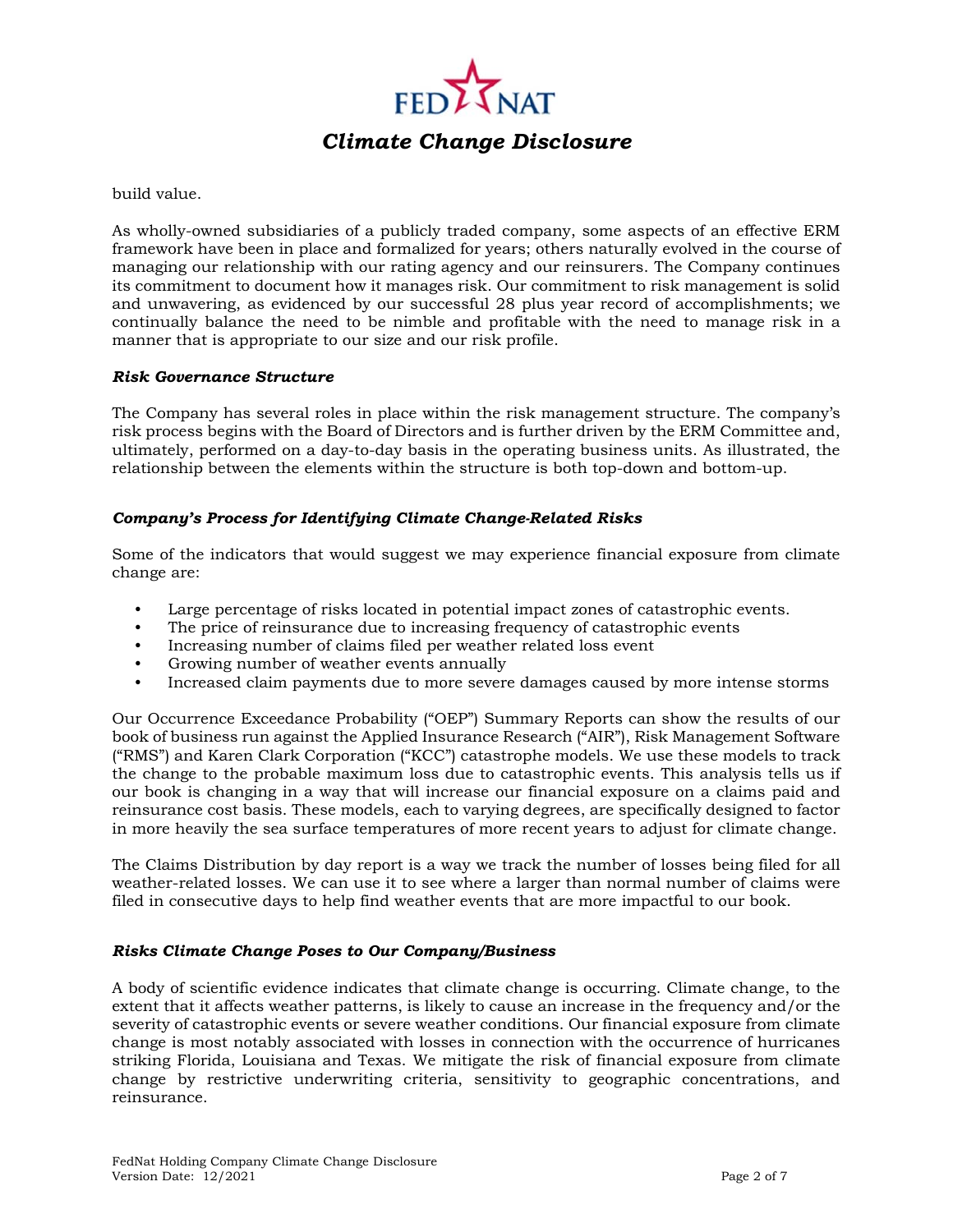

Restrictive underwriting criteria can include, but are not limited to, higher premiums and deductibles and more specifically excluded policy risks such as fences and screened-in enclosures. New technological advances in computer generated geographical mapping afford us an enhanced perspective as to geographic concentrations of policyholders and proximity to flood prone areas. Our amount of maximum reinsurance coverage is determined by subjecting our homeowners exposures to statistical forecasting models that are designed to quantify a catastrophic event in terms of the frequency of a storm occurring once in every "n" years. If the statistical forecasting models fail to contemplate an emerging claim trend, such as the assignment of insurance benefits in Florida, then there is the risk we may not purchase adequate catastrophic wind coverage. Our reinsurance coverage contemplates, at a minimum, the effects of a catastrophic event that occurs only once every 130 years. Our amount of losses retained (our deductible) in connection with a catastrophic event is determined by market capacity, pricing conditions and surplus preservation. There can be no assurance that our reinsurance coverage and other measures taken will be sufficient to mitigate losses resulting from one or more catastrophic events.

The company has identified potential risks that climate change poses to the US insurance industry and has considered how each of these risks might impact our own business.

Perils considered when assessing the potential risks posed by climate change include:

- *Hurricane and tropical storm*
- *Tornado*
- *Flood*
- *Drought*
- *Wildfire*

### *Catastrophe Risk Management*

Our Exposure Management function has responsibility for modeling and monitoring catastrophe risk, including ongoing assessment of our catastrophe risk within our predetermined limits. The risk of loss from a particularly large destructive weather event or a series of smaller destructive events poses significant risk to the Company. Pre-hurricane season, we subject our risk portfolio to accredited catastrophe modeling such as AIR, RMS and KCC modeling software as well as consultation with AON and their proprietary view of storm modeling based on significant metrics such as total insured value and probable maximum loss ("PML") estimates. We use this information to assist with the purchase of the annual catastrophe reinsurance treaty. The selection of reinsurance partners requires the company to annually enter a competitive marketplace where carriers are competing based on available terms, quality data and ongoing corporate relationships to secure the guarantee of capital based on the occurrence of predefined events. The financial quality of the reinsurance partners is a key risk to the Company and is mitigated by our reliance on securing a multitude of reinsurance partners with the highest credit ratings or by providing capital guarantees such as unconditional letters of credit in favor of the insurance companies or cash deposits held in trusts.

In addition to relying on our reinsurance brokers to quantify our risk to natural and man-made catastrophes, we have brought components of our catastrophe modeling in-house along with hiring a qualified catastrophe modeler to run the models. As noted above, we monitor our catastrophe exposure on both a gross and net basis, using multiple third-party vendor models.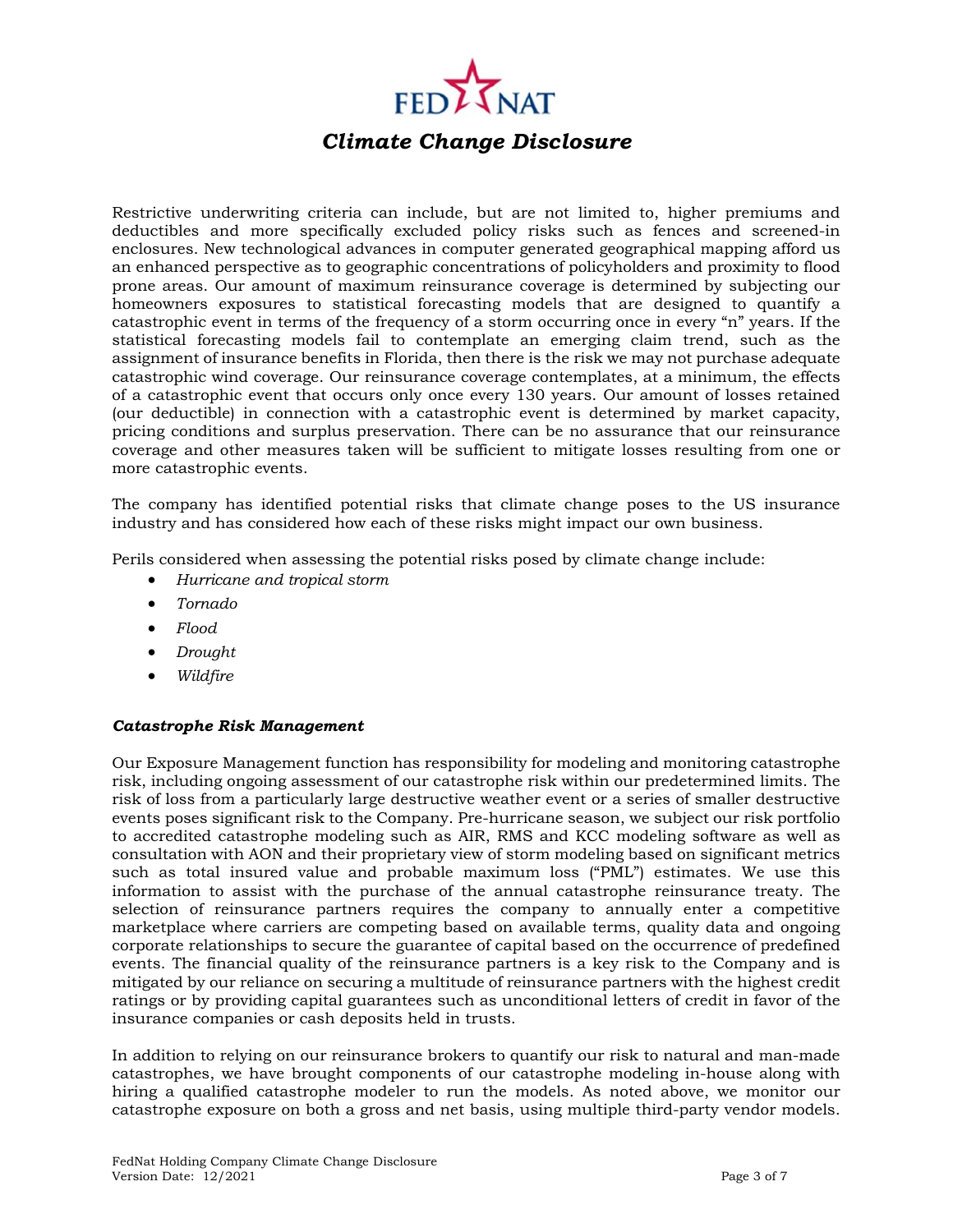

We also assess this risk by monthly and quarterly monitoring of new and renewal in-force total insured value, premium per policy, expected catastrophe reinsurance costs per policy, and PML.

Purchasing the right amount of reinsurance requires a balance of retention and cession. Our study for determining the relative adequacy of the current reinsurance treaty by models our current risk portfolio and measures against historical catastrophic weather events, updated for loss cost inflation. Post season the Company evaluates the adequacy of the reinsurance purchase by comparing estimates to actual exposures. Terms of the agreement require a preseason estimate of exposures and a postseason true-up exposure measurement. We use this information to improve future reinsurance purchases.

We buy a significant amount of reinsurance protection from highly rated reinsurance carriers, many of whom we have had relationships with for several years. Note that our assessment of catastrophe risk is key to ensuring that our risk profile remains aligned with our Risk Appetite Statement.

### *Metrics and Targets*

In 2021, FedNat will further develop metrics to measure and monitor climate-related risks and opportunities relating to our underwriting activities.

| <b>MEASURE</b>          | <b>TARGET</b>     | EXPECTED TIME FRAME | <b>BASE YEAR</b> |
|-------------------------|-------------------|---------------------|------------------|
| Energy use See          | 15% reduction     | By 2023             | 2020             |
| FedNat's Energy         |                   |                     |                  |
| <b>Usage History</b>    |                   |                     |                  |
| $graph$ below           |                   |                     |                  |
| Air travel (tCO $2-e$ ) | Reduce air travel | By 2023             | 2019             |
|                         | by 50%            |                     |                  |

Our current climate-related targets are presented below:

### *Exposure to fossil fuels*

FedNat doesn't finance fossil fuel projects as it doesn't have an institutional bank. FedNat does not directly invest in, finance or underwrite new thermal coal mining projects, or new thermal coal electricity generation. FedNat leases its facilities in Sunrise Florida and subscribes to power generation from Florida Power and Light Company (FPL). FPL serves most of South Florida and produces 25 gigawatts of power sourced primarily from natural gas and then from Nuclear power.

### *Playing Our Part in Addressing Climate Change:*

Climate-related risks are among the most serious threats facing our local communities and the world at large. Greater unpredictability of catastrophic events creates the potential for significant losses. We have focused our environmental efforts through catastrophe loss mitigation efforts for our customers, managing our own catastrophe risk aggregations, and allocating capital in underwriting and investing. While FedNat is not a meaningful emitter of greenhouse gases (GHGs) as part of our day-to-day business, we nevertheless seek to actively reduce our own carbon footprint through environmental initiatives, including reducing our use of natural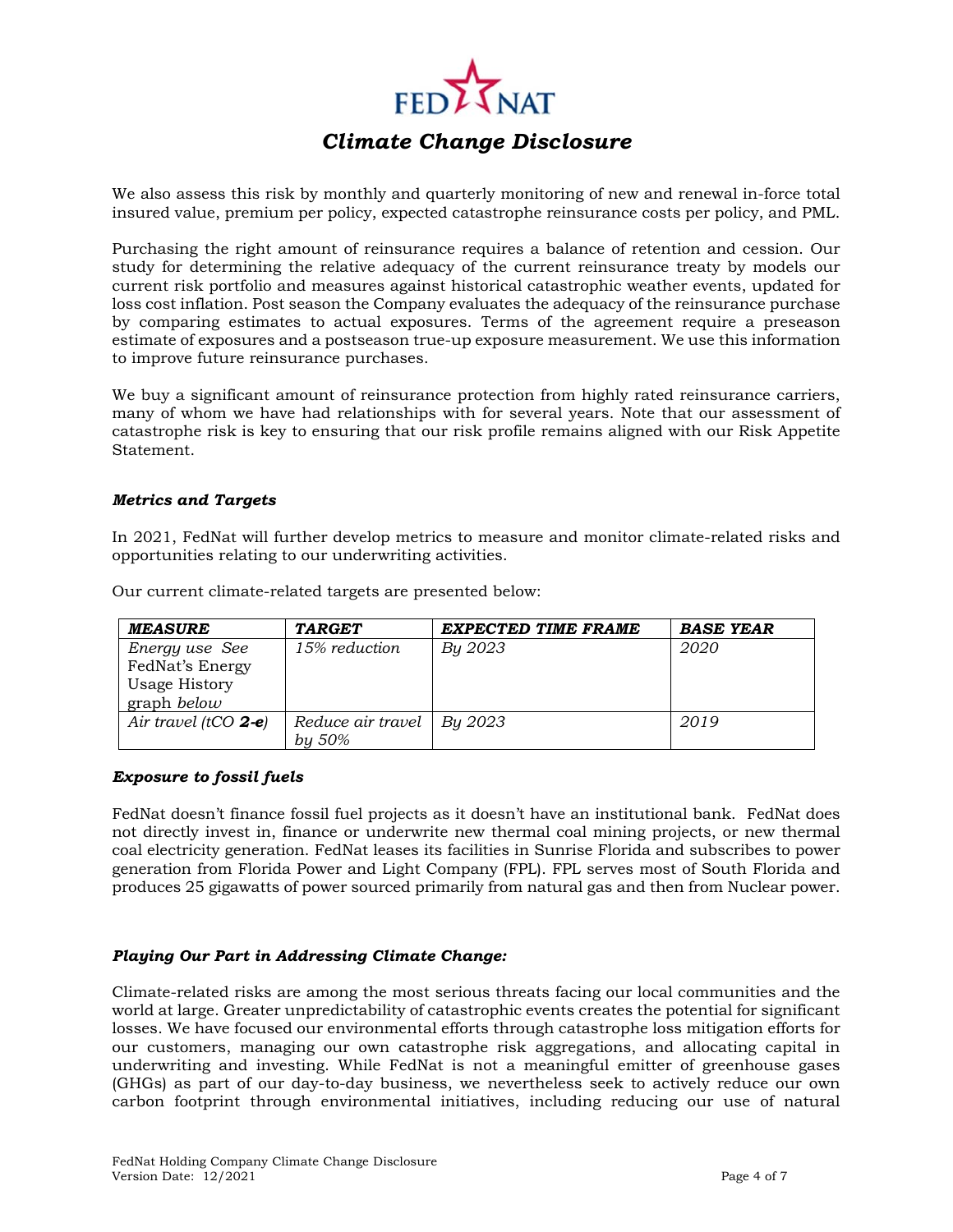

resources, and increasing our energy efficiency and recycling of waste materials.

- Recycling: Our Companies participate in programs that encourage the recycling of paper, bottles, styrofoam, cans, cardboards, plastics, as well as ink cartridges. We eliminated all use of styrofoam products in our kitchen. Document destruction bins and a pick-up service are used by nearly all offices within the Group that allow for proper destruction of paper files. This service picks up, shreds, and recycles the paper in those destruction bins so that trees are preserved within the environment. We continually strive to promote a greener environment by converting to paperless as much as possible and imaging paper files into electronic documents. Email and phone communication, both with internal and external customers (namely policyholders) is encouraged to reduce the Companies' carbon footprint and cut down on printed hard copy communications. One example of this conservation of paper to protect the environment is the setting up of claims electronically via telephone or email. Most offices convert the delivery of marketing materials to electronic format rather than in paper format. Additionally, whiteboards and digital projectors are installed in meeting rooms so that the amount of paper consumed is reduced when meetings are held.
- Office/Building Footprint: Redesign of office space utilizing smaller more collaborative areas for the same number of people resulting in a reduction of overall lease space/footprint.
- Water & Conservation: We have reduced our water usage through the installation of automatic plumbing fixtures.
- Lighting: Lighting of buildings at most office locations is set for regularly scheduled business hours and is of limited use on nights and weekends. In some offices, motion activated sensors have been installed for lighting so that energy is automatically conserved when an area is not being used.
- Heating and Cooling: On nights and weekends, heating and cooling is limited to areas where an employee is based and is on a timer scheduled system. Having areas on a timer system eliminates the need to heat or cool an entire building for an individual during non- standard business hours. Regular, scheduled preventative maintenance is done on heating and cooling systems to ensure optimum efficiency and cut down on any possible wasted energy (this includes regular changing of air filters, etc.).
- Technology: We practice continuous process improvement in the use of electronic communication. Company intranet pages and emails are encouraged as a main source of communication. Additionally, Companies have developed electronic portals which allow the agent and/or policy holder to download or save their policies electronically from the portal, thus reducing use of paper, printer ink and mailing costs. Tablets are available to management to help to minimize the need to print reports and materials for meetings with internal and external customers. IT has enhanced their technology by replacing older monitors and computer systems with more up to date, energy efficient models. Hardware and software updates are performed periodically to optimize the performance and security of our environment. In addition, there are power shut offs on desk computer systems to further save on energy during non-standard business hours and weekends. Employees have the capability to access the office remotely to curtail transportation to and from the office. Video/web conferencing is also becoming more common amongst offices to reduce the frequency of travel, but still allow individuals to meet on work-related topics as required.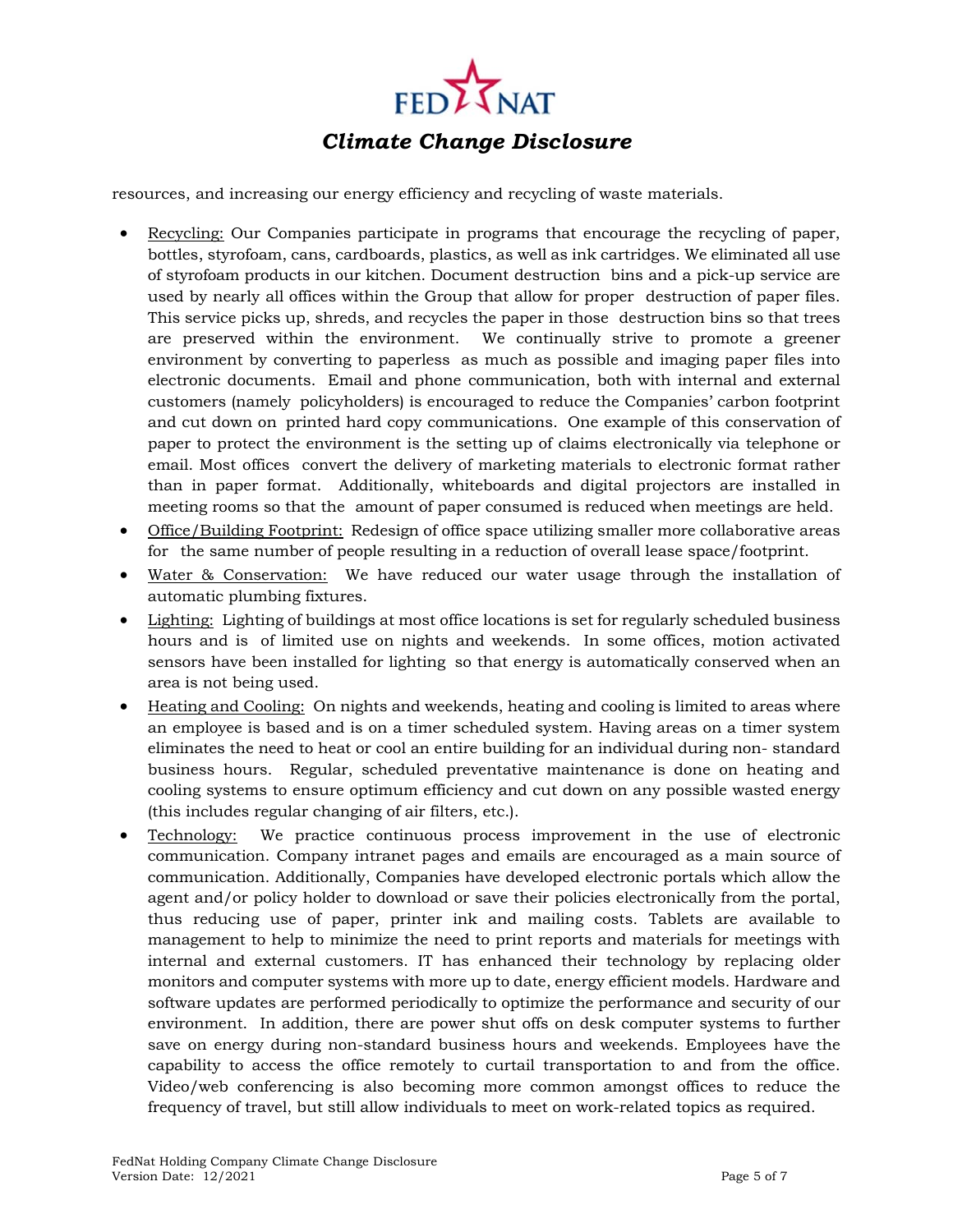

 Transportation: Some of our offices have a designated bicycle storage facility within their office building to promote the use of greener means of transportation to and from work, whether that be biking to work or using public transportation and then biking to the office. Telecommuting and hiring remote workers is increasing for some departments and offices. When hiring, we giving much greater credence to hiring new employees to work remotely including hiring out of state. This enables us to expand our workforce nationwide and allows employees to remain in their state of residence in order to stay close to family or in a location of their choosing. The ability to work from home allows individuals to remote in and work from their home, to save fuel costs, reduce the number of cars on the road. Additionally, remote working cuts down on the emissions released into the air by vehicles. Another alternative that's offered by our company is allowing employees to work flexible hours so that employees may avoid commuting during high traffic times to and from work.

Below is our environmental impact associated with reduced paper use, based on our use of DocusSign.



Graph reflects activity in past 12 months: 12/1/2020 – 11/16/2021

Below is FedNat's Energy Usage History graph: